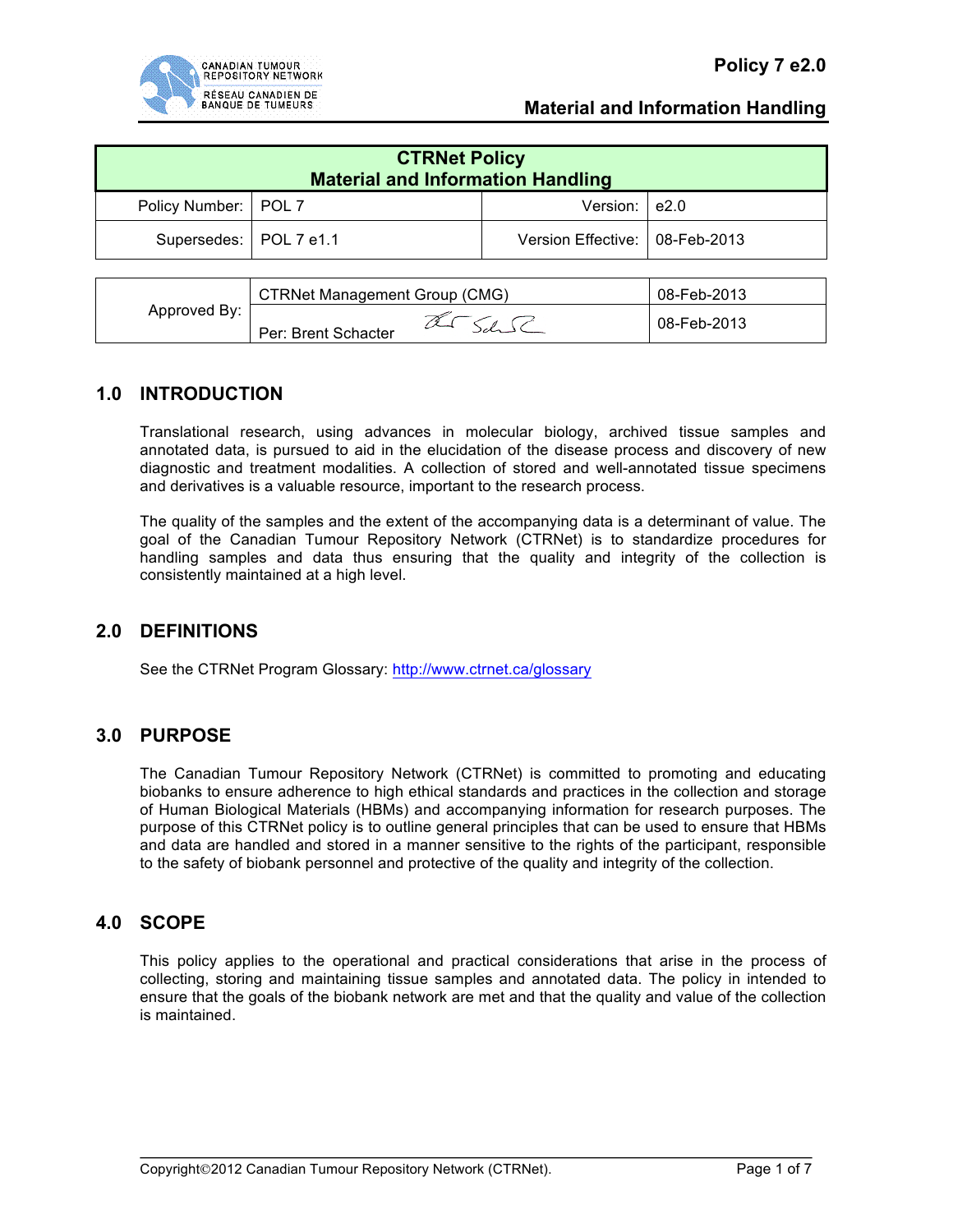

## **5.0 RESPONSIBILITY**

This policy applies to CTRNet member biobanks and to biobank personnel involved in all aspects of the tumour biobank program. In particular, it applies to those personnel involved in processing, storing and handling tissue, derivative products and/or accompanying data.

# **6.0 POLICIES**

The use of HBMs and accompanying data is critical for medical research. The public and participants should have confidence that biobanks and researchers will use and handle such material with sensitivity, responsibility and concern for maintaining the value of the collection. The following principles should guide the CTRNet biobanks in collecting, processing and storing tissue and information in its custody.

### **6.1 Material handling – General Considerations**

CTRNet aims to provide users of the tumour biobank standardized, high quality biological samples that are readily accessible for their research needs.

- a) To meet the needs of the users, the HBMs should be collected, processed and stored in a manner that optimally maintains the architecture of the tissue and the molecular integrity of the DNA, RNA, and proteins in the specimens.
- b) All steps should be performed by staff that are suitably qualified or have adequate training to perform the tasks.
- c) Established standard operating procedures (SOPs) should be in place for all procedures involved in collection, processing, storing and retrieving HBMs and annotated information at the biobanks.
- d) Laboratory equipment and infrastructure should be appropriate to ensure proper collection, storage, processing, quality control and distribution.
- e) Computer/Informatics infrastructure should be appropriate to enable each biobank to collect, store and share data in an efficient and secure method.
- f) Quality Assurance (QA) procedures such as routine audits and quality control analysis should be performed to ensure that integrity and quality of the collection is maintained.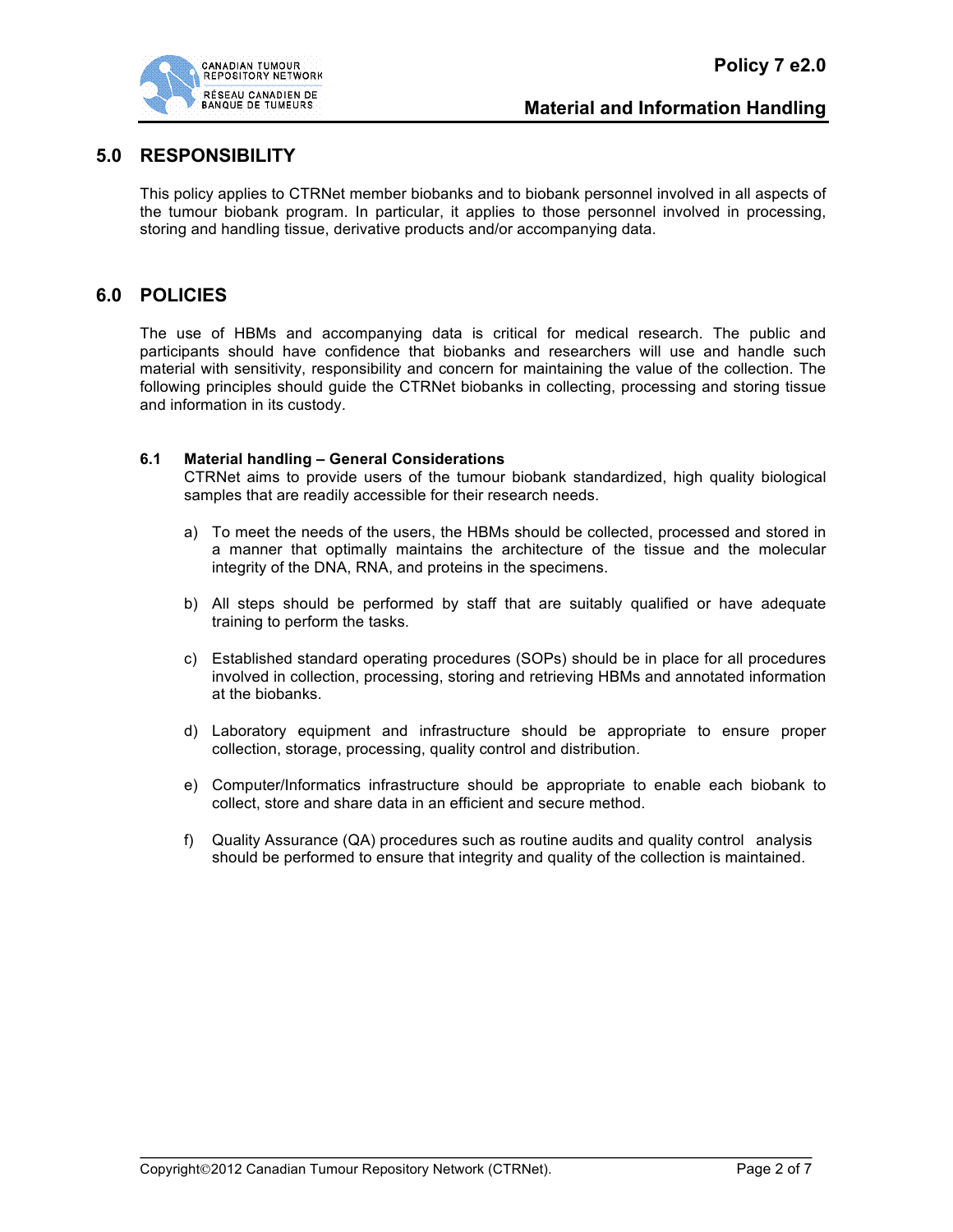### 6.1.1 Tissue Collection

- a) Tissue for the biobank should be obtained only after all patient diagnostic needs have been met and should be accompanied by documented, informed consent or a waiver of consent from the relevant Research Ethics Board (REB).
- b) Tissue samples should be collected from a wide range of patients (with matched normal specimens whenever possible). The collection process should attempt not to exclude a sub-set of the patient population. If possible, specimens should be collected in sufficient quantity and diversity to be of value in a variety of study designs.
- c) Broader molecular profiles can be obtained from samples that have been collected using rigorous and standardized procedures. Collection procedures should be geared to allow use of the samples in genomic and proteomic research.
- d) To ensure suitability for genomic and proteomic research the time elapsed between surgical resection of the tumour and freezing ideally should be rapid to ensure preservation. Adequate documentation should capture the timeframe for quality assurance purposes.

#### 6.1.2 Tissue Processing

- a) To ensure suitability for genomic and proteomic research, the processing of the tissue sample or blood should be done in a manner to protect tissue architecture and the integrity of molecular products.
- b) HBMs should be handled as being potentially biohazardous and laboratory staff should take appropriate precautions when handling tumour tissue or whole blood and blood products.
- c) Desiccation and degradation of specimens should be avoided. The method of transport of the tissue sample from the operating room to the pathology or processing laboratory should be documented.
- d) All precautions to avoid cross-contamination of specimens during processing, product isolation or aliquoting should be employed. This should include using fresh containers, pipette tips and blades between specimens and between different areas of the same specimen (e.g. between malignant and associated uninvolved tissue).
- e) Snap freezing or freezing in a cryoprotectant should be done by suitable means.
- f) Specimens in the collection are useless if incorrectly identified. All samples should be accurately labeled.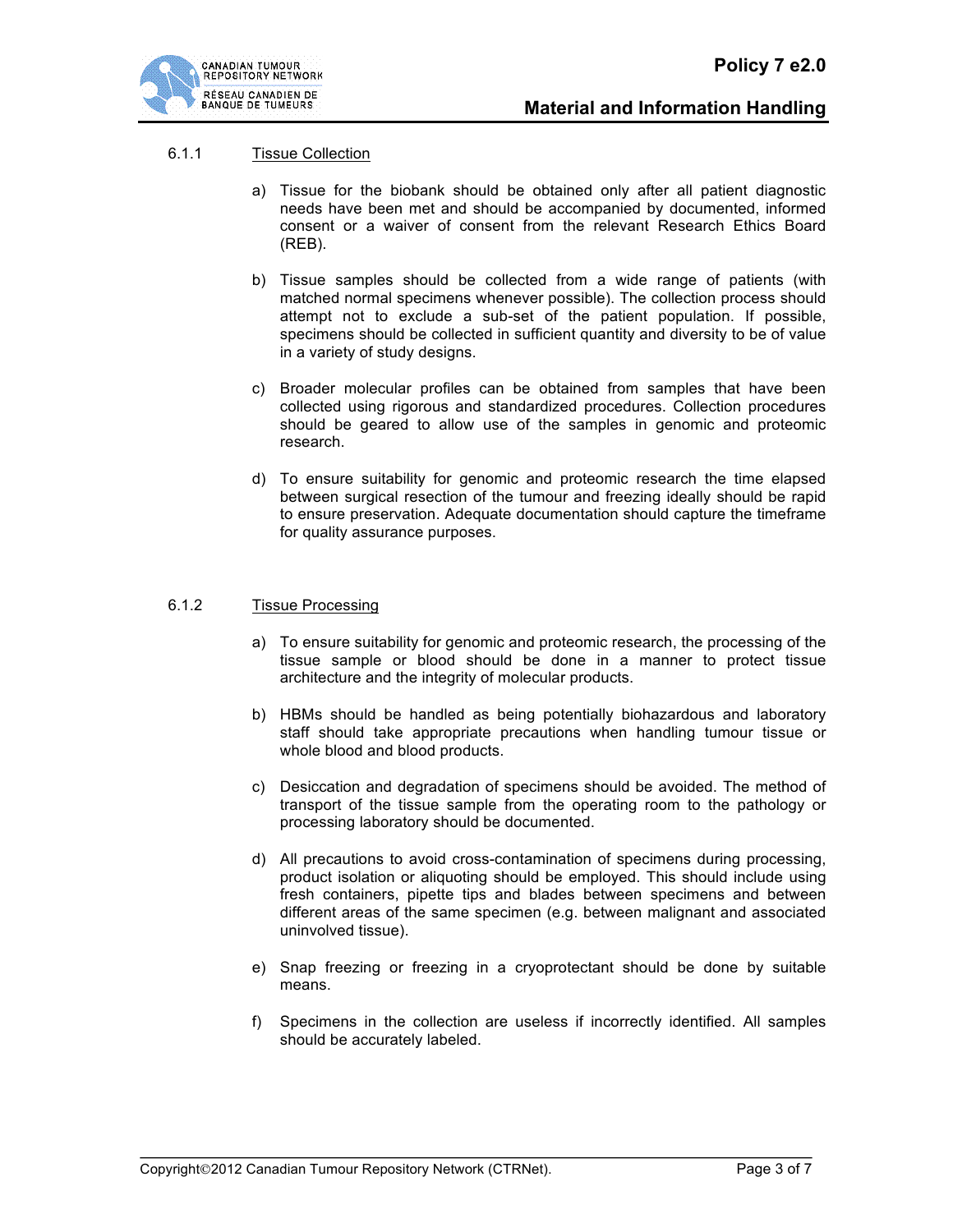

### 6.1.3 Tissue Storage and Retrieval

The storage method of the tissue sample, or derived product, affects the suitability of the sample for use in specific genomic or proteomic studies.

- a) Storage procedures should be geared to protecting the integrity of the collection and should allow for efficient and accurate retrieval of samples.
- b) Samples should be stored in a manner optimal for their intended category and use. This should be documented.
- c) Frozen samples should be stored in screw-capped, plastic containers or cryovials that can be sealed. Vials should permit appropriate labeling, prevention of contamination or samples desiccation and should withstand freezing in liquid nitrogen.
- d) If mechanical or liquid nitrogen systems are used for storage of frozen samples, adequate back-up capacity should be in place to ensure that operating temperatures are maintained at all times. Events such as equipment failure or power-outage emergency should be planned for and processes should be in place to deal with possible emergencies.
- e) For mechanical freezers, manual defrost feature is optimal as freeze-thaw cycles of automatic units can degrade biologic samples.
- f) Ideally, alarm systems should be used to monitor temperatures in the storage freezers and procedures should be in place to permit corrective action before the temperatures falls out of range.
- g) Proper procedures should be followed for sample retrieval to ensure that proper conditions are maintained to protect the sample, and that documentation is completed to record any change in inventory.
- h) Shipping and transportation procedures should be established to ensure that containers, labels, conditions and methods are optimal for sample protection.
- i) Tracking and auditing of HBMs is critical. A high quality inventory should be employed so that every sample can be tracked and audited. All records pertaining to sample retrieval, use, or removal should be maintained to facilitate tracking.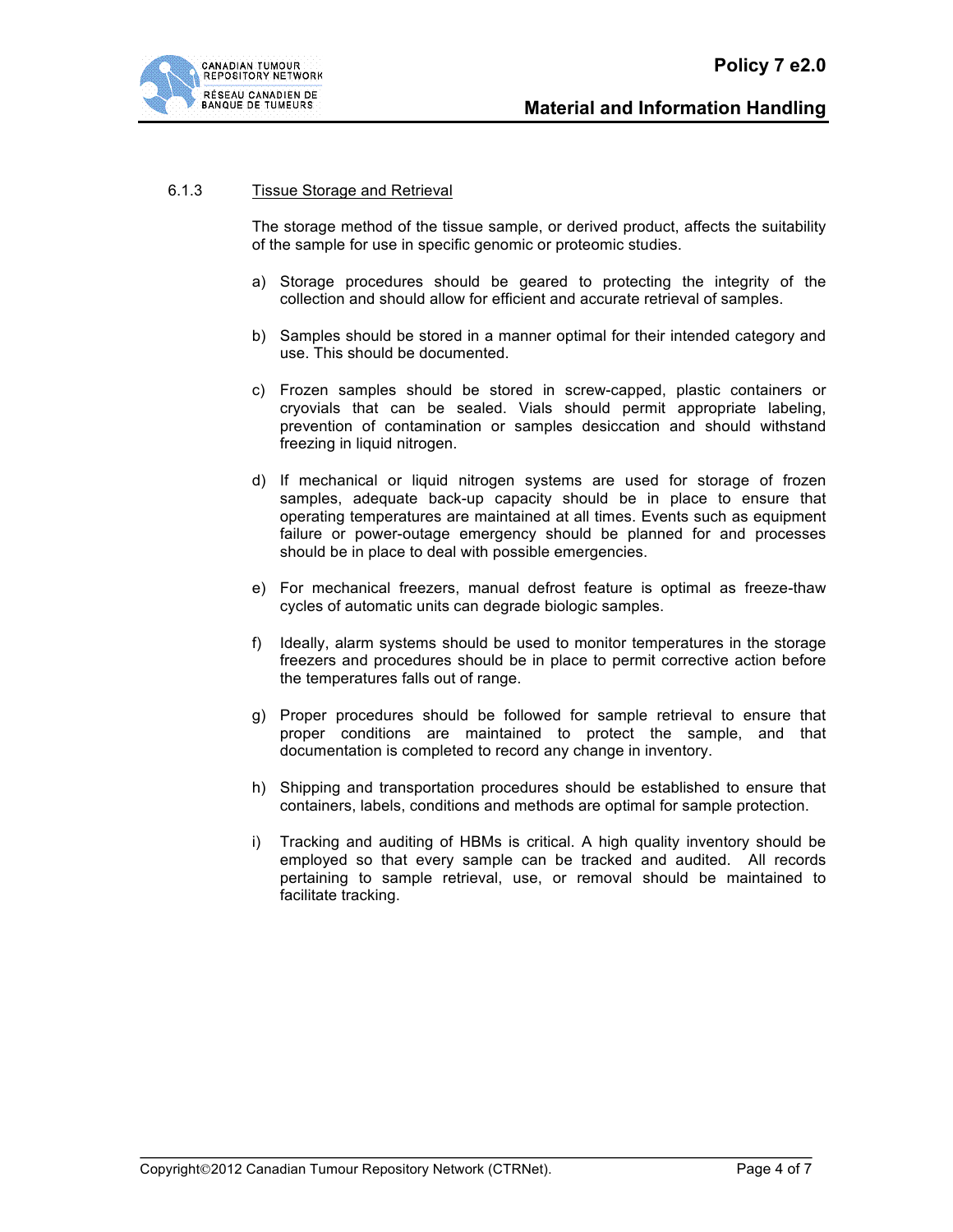

# **Material and Information Handling**

### **6.2 Informatics – Collection and Handling**

- 6.2.1 Annotation data (e.g. person, lifestyle, diagnosis, laboratory, clinical and research generated) should be accurate, quality-controlled and standardized as far as possible.
- 6.2.2 Data collected may contain common data elements from the following categories including, for example:
	- a) Personal
	- b) Longitudinal clinical and diagnostic information
	- c) Treatment and outcome information
	- d) Sample information
	- e) Lifestyle and family history
- 6.2.3 Computerized inventory and bioinformatics systems used to handle and store annotated data should:
	- a) Be responsive to the needs of multiple users
	- b) Be available for a long period of time
	- c) Use standardized terms to categorize specimens and enter data, across member biobanks
	- d) Use an automated data extract system or permit multiple checks of data entry to ensure accuracy
	- e) Have the ability to feed back or link standard research results and genomic and proteomic results into the system
	- f) Allow for dissemination of information to others as needed
	- g) Be searchable at varying levels for certified users
	- h) Provide security and access control to ensure privacy rights are protected
	- i) Have an inventory management system
	- j) Support integration and expansion if needed
	- k) Have maintenance features and back-up capabilities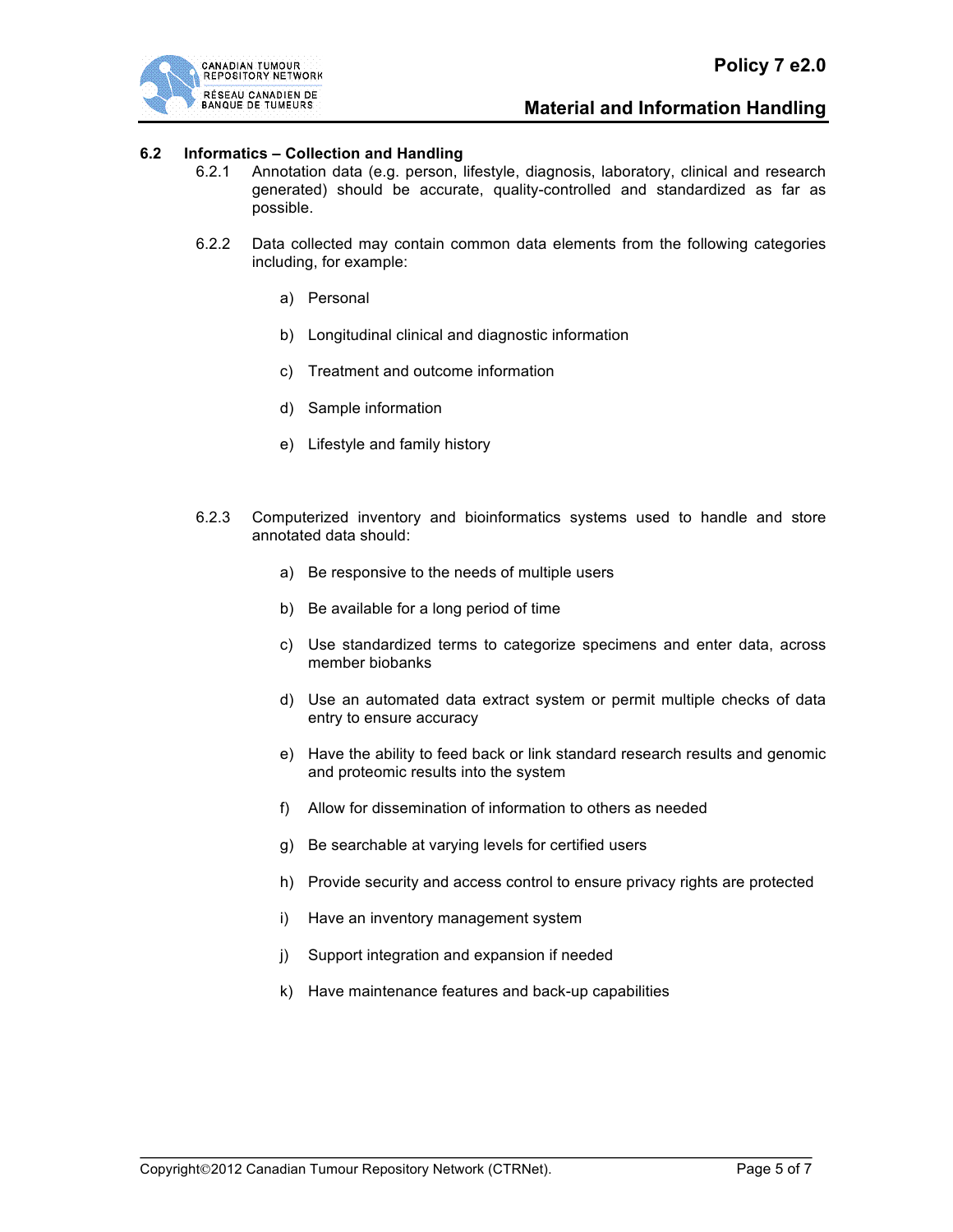### **6.3 Safety Considerations**

All personnel coming in contact with HBMs or involved in the operations of the tumour biobank should be trained in safety procedures to minimize injuries to them and protect the material and information held in the biobank. Safety training should be:

- a) Given to staff before they begin their work
- b) Updated as needed
- c) Lead by knowledgeable trainers
- d) Appropriate for the background of each employee and to the risks to which each employee is exposed
- 6.3.1 Relevant personnel should handle all HBMs as being biohazardous.
- 6.3.2 The use of liquid nitrogen and dry ice poses specific safety hazards. Appropriate gloves, a face shield and a protective garment should always be used when handling these materials. When dry ice is used, controls to ensure sufficient air and oxygen levels should be ensured.
- 6.3.3 Precautions should be taken to minimize risks to injury and damage from biological, chemical, physical, electrical hazards and fire.
- 6.3.4 Written guidelines should be developed to ensure safety precautions based on national, regional and local regulations.
- 6.3.5 Personnel coming in contact with patients and patient information should be trained in maintaining privacy and confidentiality.
- 6.3.6 Overall biobank security should be implemented by limiting access of unauthorized personnel to the workplace.